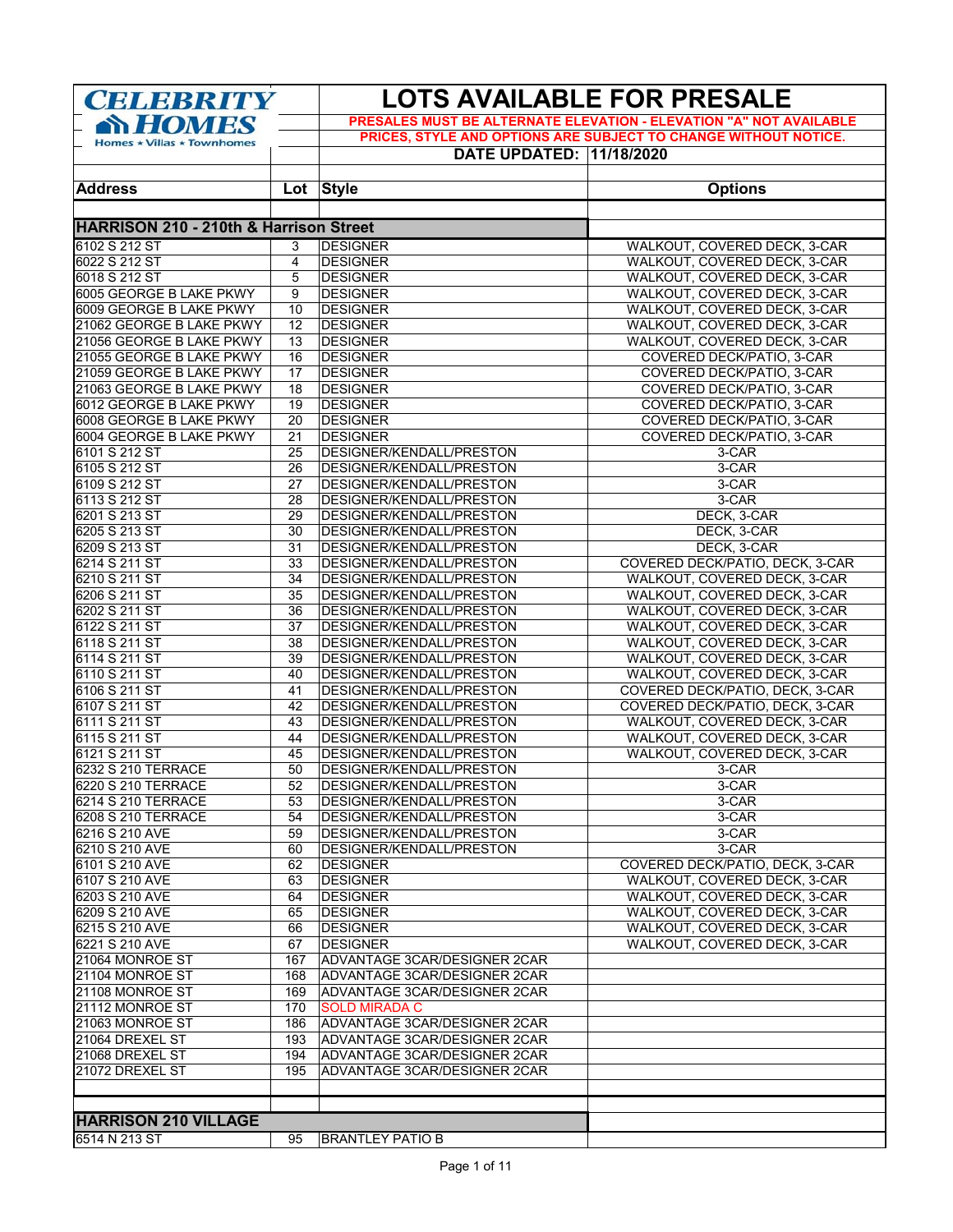| <b>Address</b>                                         | Lot        | <b>Style</b>                             | <b>Options</b>                            |
|--------------------------------------------------------|------------|------------------------------------------|-------------------------------------------|
| 6502 N 213 ST                                          | 96         | <b>BRANTLEY PATIO A</b>                  |                                           |
|                                                        |            |                                          |                                           |
|                                                        |            |                                          |                                           |
| <b>HIGHLAND HILLS -165th &amp; Ida Street</b>          |            |                                          |                                           |
| <b>16465 VANE ST</b>                                   | 171        | DESIGNER/KENDALL/PRESTON                 | COVERED DECK/PATIO, 3-CAR                 |
| <b>16459 VANE ST</b>                                   | 172        | DESIGNER/KENDALL/PRESTON                 | COVERED DECK/PATIO, 3-CAR                 |
| <b>16453 VANE ST</b>                                   | 173        | DESIGNER/KENDALL/PRESTON                 | COVERED DECK/PATIO, DECK, 3-CAR           |
| 16452 WHITMORE ST                                      | 186        | <b>DESIGNER</b>                          | COVERED DECK/PATIO, 3-CAR                 |
| 16458 WHITMORE ST                                      | 187        | <b>DESIGNER</b>                          | COVERED DECK/PATIO, DECK, 3-CAR           |
| 16464 WHITMORE ST                                      | 188        | <b>DESIGNER</b>                          | COVERED DECK/PATIO, DECK, 3-CAR           |
| 16470 WHITMORE ST                                      | 189        | <b>DESIGNER</b>                          | COVERED DECK/PATIO, DECK, 3-CAR           |
| 16651 READ ST                                          | 461        | <b>SOLD PRESTON C</b>                    | WALKOUT, COVERED DECK, 3-CAR              |
| 16615 READ ST                                          | 462        | DESIGNER/KENDALL/PRESTON                 | WALKOUT, COVERED DECK, 3-CAR              |
| 16607 READ ST                                          | 464        | <b>SOLD PRESTON C</b>                    | WALKOUT, COVERED DECK, 3-CAR              |
| <b>16602 VANE ST</b>                                   | 466        | ADVANTAGE/DESIGNER                       | COVERED DECK/PATIO, 3-CAR                 |
| <b>16606 VANE ST</b>                                   | 467        | <b>SOLD SEVILLE B</b>                    | COVERED DECK/PATIO, 3-CAR                 |
| <b>16610 VANE ST</b>                                   | 468        | ADVANTAGE/DESIGNER                       | COVERED DECK/PATIO, 3-CAR                 |
| <b>16614 VANE ST</b>                                   | 469        | ADVANTAGE/DESIGNER                       | COVERED DECK/PATIO, 3-CAR                 |
| <b>16618 VANE ST</b>                                   | 470        | ADVANTAGE/DESIGNER                       | COVERED DECK/PATIO, 3-CAR                 |
| <b>16622 VANE ST</b><br><b>16628 VANE ST</b>           | 471        | ADVANTAGE/DESIGNER                       | COVERED DECK/PATIO, 3-CAR                 |
|                                                        | 472        | ADVANTAGE/DESIGNER                       | COVERED DECK/PATIO, 3-CAR                 |
| 16632 VANE ST<br><b>16636 VANE ST</b>                  | 473<br>474 | ADVANTAGE/DESIGNER<br>ADVANTAGE/DESIGNER | COVERED DECK/PATIO, 3-CAR                 |
|                                                        |            | NO DESIGNER RANCH 3-CAR OR MANCHESTER    | COVERED DECK/PATIO, 3-CAR                 |
| <b>16629 VANE ST</b>                                   | 477        | ADVANTAGE/DESIGNER                       | COVERED DECK/PATIO, DECK, 3-CAR           |
| <b>16625 VANE ST</b>                                   | 478        | ADVANTAGE/DESIGNER                       | COVERED DECK/PATIO, DECK, 3-CAR           |
| <b>16621 VANE ST</b>                                   | 479        | ADVANTAGE/DESIGNER                       | COVERED DECK/PATIO, 3-CAR                 |
| <b>16617 VANE ST</b>                                   | 480        | ADVANTAGE/DESIGNER                       | COVERED DECK/PATIO, 3-CAR                 |
| <b>16613 VANE ST</b>                                   | 481        | ADVANTAGE/DESIGNER                       | COVERED DECK/PATIO, 3-CAR                 |
| <b>16607 VANE ST</b>                                   | 482        | ADVANTAGE/DESIGNER                       | COVERED DECK/PATIO, 3-CAR                 |
| 16603 VANE ST                                          | 483        | <b>ADVANTAGE</b>                         | COVERED DECK/PATIO, 3-CAR                 |
| 16602 WHITMORE ST                                      | 484        | <b>SOLD SHELBY C</b>                     | COVERED DECK/PATIO, 3-CAR                 |
| 16610 WHITMORE ST                                      | 486        | <b>DESIGNER</b>                          | COVERED DECK/PATIO, 3-CAR                 |
| 16614 WHITMORE ST                                      | 487        | <b>DESIGNER</b>                          | COVERED DECK/PATIO, 3-CAR                 |
| 16618 WHITMORE ST                                      | 488        | <b>DESIGNER</b>                          | COVERED DECK/PATIO, 3-CAR                 |
| 16622 WHITMORE ST                                      | 489        | <b>DESIGNER</b>                          | COVERED DECK/PATIO, 3-CAR                 |
| 16626 WHITMORE ST                                      | 490        | <b>DESIGNER</b>                          | COVERED DECK/PATIO, 3-CAR                 |
| 16630 WHITMORE ST                                      | 491        | <b>DESIGNER</b>                          | COVERED DECK/PATIO, 3-CAR                 |
|                                                        |            |                                          |                                           |
|                                                        |            |                                          |                                           |
|                                                        |            |                                          |                                           |
| <b>HIGHLAND RIDGE -165th &amp; Ida Street</b>          |            |                                          |                                           |
| 7121 N 167 AVE                                         | 441        | <b>ADVANTAGE/NEW BEGINNINGS</b>          | ELEV D, E, F, M ON NEW BEGINNINGS         |
| 7115 N 167 AVE                                         | 442        | <b>SOLD SANTEE F</b>                     | ELEV D, E, F, M ON NEW BEGINNINGS         |
| 7109 N 167 AVE                                         | 443        | <b>SOLD DEL RAY F</b>                    | ELEV D, E, F, M ON NEW BEGINNINGS         |
| 7110 N 167 ST                                          | 454        | ADVANTAGE 2-STORY/RANCH                  | 2 OR 3 CAR, DECK                          |
| 7116 N 167 ST                                          | 455        | ADVANTAGE 2-STORY/RANCH                  | 2 OR 3 CAR, DECK                          |
| 7122 N 167 ST                                          | 456        | ADVANTAGE 2-STORY/RANCH                  | 2 or 3 CAR, DECK, 3 CAR AVAILABLE ONLY ON |
|                                                        |            |                                          | Mirada, Concord, Seville, Kendall         |
|                                                        |            |                                          |                                           |
|                                                        |            |                                          |                                           |
| <b>HIGHLAND VILLAGE - 168th &amp; Cleveland Blvd</b>   |            |                                          |                                           |
| 7318 N 167 ST                                          | 357        | <b>DAYTON DLX B</b>                      | 3-CAR, WALKOUT                            |
| 7314 N 167 ST                                          | 358        | <b>DAYTON DLX A</b>                      | 3-CAR, WALKOUT                            |
| 7102 N 167 AVE                                         | 395        | <b>BRANTLEY PATIO B</b>                  |                                           |
|                                                        |            |                                          |                                           |
|                                                        |            |                                          |                                           |
|                                                        |            |                                          |                                           |
| <b>HYDA HILLS - 25th Street &amp; Schneekloth Road</b> |            |                                          |                                           |
| 2018 RAVEN RIDGE DR                                    | 4          | <b>DESIGNER</b>                          | 3-CAR, COVERED DECK/PATIO                 |
| 2014 RAVEN RIDGE DR                                    | 5          | <b>DESIGNER</b>                          | 3-CAR, COVERED DECK/PATIO                 |
| 2010 RAVEN RIDGE DR                                    | 6          | <b>DESIGNER</b>                          | 3-CAR, COVERED DECK/PATIO                 |
| 2006 RAVEN RIDGE DR                                    | 7          | <b>DESIGNER</b>                          | 3-CAR, COVERED DECK/PATIO                 |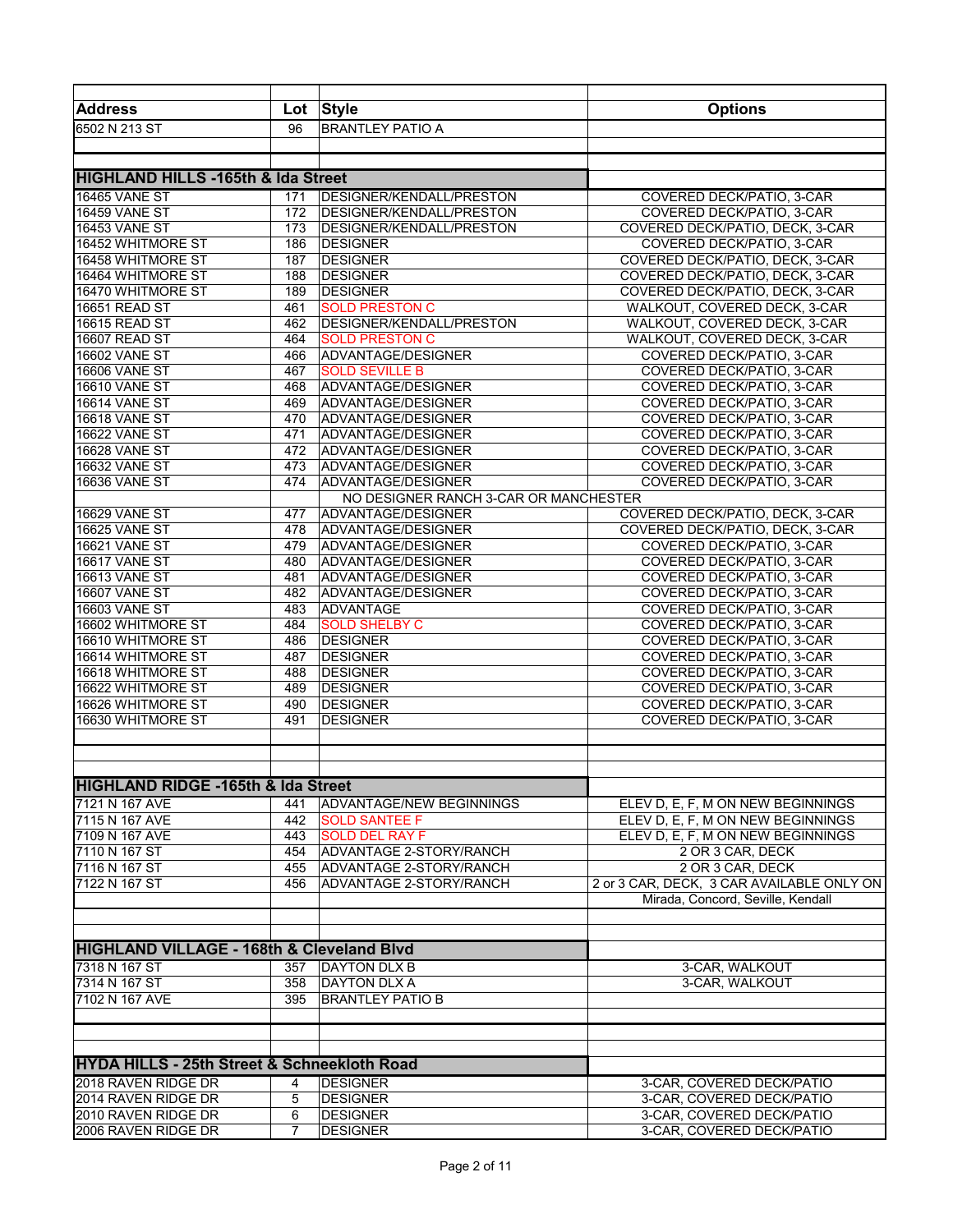| <b>Address</b>                                 | Lot            | <b>Style</b>                     | <b>Options</b>                 |
|------------------------------------------------|----------------|----------------------------------|--------------------------------|
| 2002 RAVEN RIDGE DR                            | 8              | <b>DESIGNER</b>                  | 3-CAR, COVERED DECK/PATIO      |
| 1928 RAVEN RIDGE DR                            | 9              | <b>DESIGNER</b>                  | 3-CAR, COVERED DECK/PATIO      |
| 1924 RAVEN RIDGE DR                            | 10             | <b>DESIGNER</b>                  | 3-CAR, COVERED DECK/PATIO      |
| 1920 RAVEN RIDGE DR                            | 11             | <b>DESIGNER</b>                  | 3-CAR, COVERED DECK/PATIO      |
| 1916 RAVEN RIDGE DR                            | 12             | <b>DESIGNER</b>                  | 3-CAR, COVERED DECK/PATIO      |
| 1912 RAVEN RIDGE DR                            | 13             | <b>DESIGNER</b>                  | 3-CAR, COVERED DECK/PATIO      |
| 1908 RAVEN RIDGE DR                            | 14             | <b>DESIGNER</b>                  | 3-CAR, COVERED DECK/PATIO      |
| 1904 RAVEN RIDGE DR                            | 15             | <b>DESIGNER</b>                  | 3-CAR, COVERED DECK/PATIO      |
| 2013 RAVEN RIDGE DR                            | 20             | <b>DESIGNER</b>                  | 3-CAR, WALKOUT, COVERED DECK   |
| 2009 RAVEN RIDGE DR                            | 21             | <b>DESIGNER</b>                  | 3-CAR, WALKOUT, COVERED DECK   |
| 2005 RAVEN RIDGE DR                            | 22             | <b>DESIGNER</b>                  | 3-CAR, WALKOUT, COVERED DECK   |
| 2001 RAVEN RIDGE DR                            |                |                                  |                                |
|                                                | 23             | <b>DESIGNER</b>                  | 3-CAR, WALKOUT, COVERED DECK   |
| 1927 RAVEN RIDGE DR                            | 24             | <b>DESIGNER</b>                  | 3-CAR, WALKOUT, COVERED DECK   |
| 1923 RAVEN RIDGE DR                            | 25             | <b>DESIGNER</b>                  | 3-CAR, WALKOUT, COVERED DECK   |
| 1919 RAVEN RIDGE DR                            | 26             | <b>DESIGNER</b>                  | 3-CAR, WALKOUT, COVERED DECK   |
| 1915 RAVEN RIDGE DR                            | 27             | <b>DESIGNER</b>                  | 3-CAR, WALKOUT, COVERED DECK   |
| 1906 HUMMINGBIRD DR                            | 30             | ADVANTAGE/DESIGNER               | 3-CAR                          |
| 1910 HUMMINGBIRD DR                            | 31             | ADVANTAGE/DESIGNER               | 3-CAR                          |
| 1914 HUMMINGBIRD DR                            | 32             | ADVANTAGE/DESIGNER               | 3-CAR                          |
| 2004 HUMMINGBIRD DR                            | 33             | ADVANTAGE/DESIGNER               | 3-CAR                          |
| 2008 HUMMINGBIRD DR                            | 34             | ADVANTAGE/DESIGNER               | 3-CAR                          |
| 2012 HUMMINGBIRD DR                            | 35             | ADVANTAGE/DESIGNER               | 3-CAR                          |
| 2016 HUMMINGBIRD DR                            | 36             | ADVANTAGE/DESIGNER               | 3-CAR                          |
| 2020 HUMMINGBIRD DR                            | 37             | ADVANTAGE/DESIGNER               | 3-CAR                          |
| 2024 HUMMINGBIRD DR                            | 38             | ADVANTAGE/DESIGNER               | $3-CAR$                        |
| 2023 HUMMINGBIRD DR                            | 44             | <b>SOLD PRESTON B</b>            | 3-CAR, WALKOUT                 |
| 2019 HUMMINGBIRD DR                            | 45             | ADVANTAGE/DESIGNER               | 3-CAR, WALKOUT                 |
| 2015 HUMMINGBIRD DR                            | 46             | ADVANTAGE/DESIGNER               | 3-CAR, WALKOUT                 |
| 2003 HUMMINGBIRD DR                            | 49             | ADVANTAGE/DESIGNER               | 3-CAR, WALKOUT                 |
| 1913 HUMMINGBIRD DR                            | 50             | ADVANTAGE/DESIGNER 2-story/ranch | 3-CAR, DECK                    |
| 1909 HUMMINGBIRD DR                            | 51             | ADVANTAGE/DESIGNER 2-story/ranch | 3-CAR, DECK                    |
| 14810 S 19 ST                                  | 58             | ADVANTAGE/DESIGNER               | 3-CAR                          |
| 14814 S 19 ST                                  | 59             | ADVANTAGE/DESIGNER               | 3-CAR                          |
| 14818 S 19 ST                                  | 60             | ADVANTAGE/DESIGNER               | 3-CAR, DECK                    |
| 14822 S 19 ST                                  | 61             | ADVANTAGE/DESIGNER               | 3-CAR, DECK                    |
| 15013 S 19 ST                                  | 69             | ADVANTAGE/DESIGNER               | 3-CAR                          |
| 15009 S 19 ST                                  | 70             | ADVANTAGE/DESIGNER               | 3-CAR                          |
| 15005 S 19 ST                                  | 71             | ADVANTAGE/DESIGNER               | 3-CAR                          |
| 14911 S 19 ST                                  | 72             | ADVANTAGE/DESIGNER               | 3-CAR                          |
| 14903 S 19 ST                                  | 74             | ADVANTAGE/DESIGNER               | 3-CAR                          |
| 14825 S 19 ST                                  | 75             | ADVANTAGE/DESIGNER               | 3-CAR, DECK                    |
| 14821 S 19 ST                                  | 76             | ADVANTAGE/DESIGNER               | 3-CAR, DECK                    |
| 14805 S 19 ST                                  | 79             | ADVANTAGE/DESIGNER 2-story/ranch | 3-CAR, DECK                    |
| 14801 S 19 ST                                  | 80             | ADVANTAGE/DESIGNER 2-story/ranch | 3-CAR, DECK                    |
| 14715 S 19 ST                                  | 81             | ADVANTAGE/DESIGNER 2-story/ranch | 3-CAR, DECK                    |
| 14711 S 19 ST                                  | 82             | ADVANTAGE/DESIGNER 2-story/ranch | 3-CAR, DECK                    |
| 14707 S 19 ST                                  | 83             | ADVANTAGE/DESIGNER 2-story/ranch | 3-CAR, DECK                    |
| 14703 S 19 ST                                  | 84             | ADVANTAGE/DESIGNER               | 3-CAR                          |
| 14613 S 19 ST                                  | 85             | ADVANTAGE/DESIGNER               | $3-CAR$                        |
| 14609 S 19 ST                                  | 86             | ADVANTAGE/DESIGNER               | 3-CAR                          |
| 14605 S 19 ST                                  | 87             | ADVANTAGE/DESIGNER               | $3-CAR$                        |
|                                                |                |                                  |                                |
|                                                |                |                                  |                                |
|                                                |                |                                  |                                |
|                                                |                |                                  |                                |
|                                                |                |                                  |                                |
| <b>LIONS GATE - South of 48th and Capehart</b> |                |                                  |                                |
| 13517 S 49 ST                                  | 1              | <b>NOT AVAILABLE</b>             | LANDSCAPE EASEMENT/FENCE REQ'S |
| 13513 S 49 ST                                  | $\overline{2}$ | <b>NOT AVAILABLE</b>             | LANDSCAPE EASEMENT/FENCE REQ'S |
| 13509 S 49 ST                                  | 3              | NOT AVAILABLE                    | LANDSCAPE EASEMENT/FENCE REQ'S |
| 13505 S 49 ST                                  | 4              | NOT AVAILABLE                    | LANDSCAPE EASEMENT/FENCE REQ'S |
| 13501 S 49 ST                                  | 5              | NOT AVAILABLE                    | LANDSCAPE EASEMENT/FENCE REQ'S |
| 4802 SHERIDAN RD                               | 6              | NOT AVAILABLE                    | 3-CAR, COVERED DECK/PATIO      |
|                                                |                |                                  | LANDSCAPE EASEMENT/FENCE REQ'S |
| 4806 SHERIDAN RD                               | $\overline{7}$ | <b>NOT AVAILABLE</b>             | 3-CAR, COVERED DECK/PATIO      |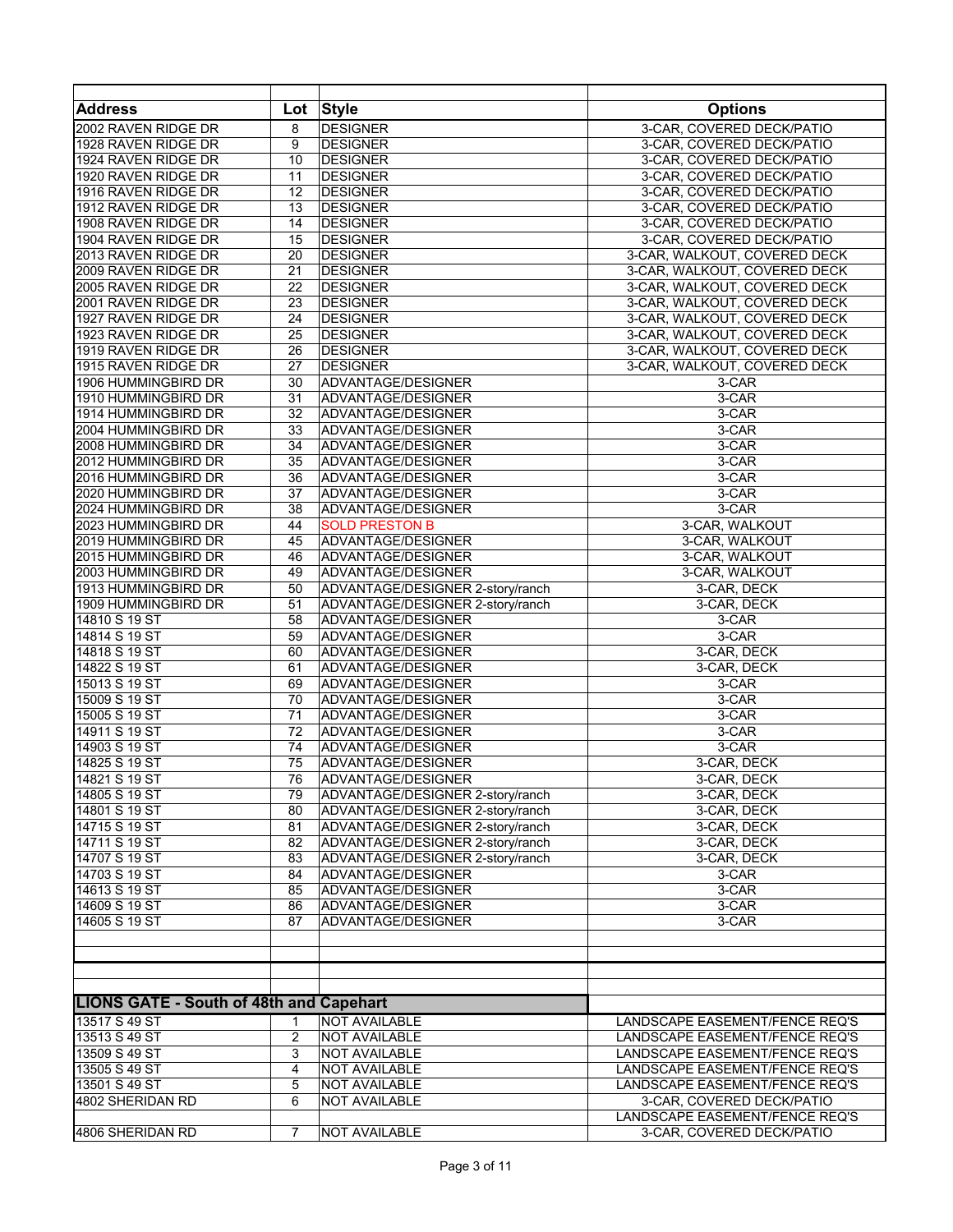| <b>Address</b>   | Lot        | <b>Style</b>         | <b>Options</b>               |
|------------------|------------|----------------------|------------------------------|
| 4904 SHERIDAN RD | 8          | <b>NOT AVAILABLE</b> | 3-CAR, COVERED DECK/PATIO    |
| 5006 SHERIDAN RD | 12         | <b>DESIGNER</b>      | 3-CAR                        |
| 5010 SHERIDAN RD | 13         | <b>DESIGNER</b>      | 3-CAR                        |
| 5014 SHERIDAN RD | 14         | <b>DESIGNER</b>      | 3-CAR                        |
| 5018 SHERIDAN RD | 15         | <b>DESIGNER</b>      | $3-CAR$                      |
| 13505 S 51 ST    | 16         | <b>DESIGNER</b>      | 3-CAR                        |
| 13509 S 51 ST    | 17         | <b>DESIGNER</b>      | 3-CAR                        |
| 13503 S 50 ST    | 25         | ADVANTAGE            | 3-CAR                        |
| 13507 S 50 ST    | 26         | ADVANTAGE            | 3-CAR                        |
| 13511 S 50 ST    | 27         | ADVANTAGE            | 3-CAR                        |
| 13515 S 50 ST    | 28         | <b>ADVANTAGE</b>     | 3-CAR                        |
| 13519 S 50 ST    | 29         | <b>NOT AVAILABLE</b> | 3-CAR                        |
| 13502 S 49 ST    | 30         | <b>NOT AVAILABLE</b> | 3-CAR, WALKOUT               |
| 13506 S 49 ST    | 31         | NOT AVAILABLE        | 3-CAR, WALKOUT               |
| 13510 S 49 ST    | 32         | NOT AVAILABLE        | 3-CAR, WALKOUT               |
| 13514 S 49 ST    | 33         | <b>NOT AVAILABLE</b> | 3-CAR, DECK                  |
| 13518 S 51 ST    | 95         | <b>DESIGNER</b>      | 3-CAR, WALKOUT, COVERED DECK |
|                  |            |                      | 3-CAR, WALKOUT, COVERED DECK |
| 13514 S 51 ST    | 96         | <b>DESIGNER</b>      |                              |
| 5204 SHERIDAN RD | 105<br>106 | <b>DESIGNER</b>      | 3-CAR                        |
| 5208 SHERIDAN RD |            | <b>DESIGNER</b>      | 3-CAR                        |
| 5212 SHERIDAN RD | 107        | <b>DESIGNER</b>      | 3-CAR                        |
| 5216 SHERIDAN RD | 108        | <b>DESIGNER</b>      | 3-CAR                        |
| 5306 SHERIDAN RD | 110        | <b>DESIGNER</b>      | 3-CAR                        |
| 5310 SHERIDAN RD | 111        | <b>DESIGNER</b>      | 3-CAR                        |
| 5314 SHERIDAN RD | 112        | <b>DESIGNER</b>      | 3-CAR                        |
| 5318 SHERIDAN RD | 113        | <b>DESIGNER</b>      | 3-CAR                        |
| 5322 SHERIDAN RD | 114        | <b>DESIGNER</b>      | 3-CAR                        |
| 5404 SHERIDAN RD | 115        | <b>DESIGNER</b>      | 3-CAR                        |
| 5412 SHERIDAN RD | 117        | <b>DESIGNER</b>      | 3-CAR                        |
| 5424 SHERIDAN RD | 119        | <b>DESIGNER</b>      | 3-CAR                        |
| 5502 SHERIDAN RD | 120        | <b>DESIGNER</b>      | 3-CAR                        |
| 5506 SHERIDAN RD | 121        | <b>DESIGNER</b>      | 3-CAR                        |
| 13502 S 54 CIR   | 122        | <b>DESIGNER</b>      | 3-CAR, WALKOUT, COVERED DECK |
| 13506 S 54 CIR   | 123        | <b>DESIGNER</b>      | 3-CAR, WALKOUT, COVERED DECK |
| 13511 S 54 CIR   | 125        | <b>DESIGNER</b>      | 3-CAR, WALKOUT, COVERED DECK |
| 13507 S 54 CIR   | 126        | <b>DESIGNER</b>      | 3-CAR, WALKOUT, COVERED DECK |
| 13503 S 54 CIR   | 127        | <b>DESIGNER</b>      | 3-CAR, COVERED DECK/PATIO    |
| 5305 SHERIDAN RD | 130        | <b>DESIGNER</b>      | 3-CAR, WALKOUT, COVERED DECK |
| 5219 SHERIDAN RD | 131        | <b>DESIGNER</b>      | 3-CAR, WALKOUT, COVERED DECK |
| 5215 SHERIDAN RD | 132        | <b>DESIGNER</b>      | 3-CAR, WALKOUT, COVERED DECK |
| 5211 SHERIDAN RD | 133        | <b>DESIGNER</b>      | 3-CAR, WALKOUT, COVERED DECK |
| 5207 SHERIDAN RD | 134        | <b>DESIGNER</b>      | 3-CAR, DECK, COVERED DECK    |
| 5202 HELWIG AVE  | 135        | ADVANTAGE            | 3-CAR                        |
| 5206 HELWIG AVE  | 136        | <b>ADVANTAGE</b>     | 3-CAR                        |
| 5210 HELWIG AVE  | 137        | <b>ADVANTAGE</b>     | 3-CAR                        |
| 5214 HELWIG AVE  | 138        | ADVANTAGE            | 3-CAR                        |
| 5304 HELWIG AVE  | 139        | <b>ADVANTAGE</b>     | 3-CAR                        |
| 5308 HELWIG AVE  | 140        | <b>ADVANTAGE</b>     | 3-CAR                        |
| 13522 S 54 ST    | 143        | <b>ADVANTAGE</b>     | 3-CAR                        |
| 13526 S 54 ST    | 144        | <b>ADVANTAGE</b>     | 3-CAR                        |
| 13538 S 54 ST    | 147        | <b>ADVANTAGE</b>     | 3-CAR                        |
| 13542 S 54 ST    | 148        | ADVANTAGE            | 3-CAR                        |
| S 54 ST          | 149        | <b>ADVANTAGE</b>     | 3-CAR                        |
| 13549 S 55 ST    | 151        | ADVANTAGE/DESIGNER   | 3-CAR. WALKOUT               |
| 13545 S 55 ST    | 152        | ADVANTAGE/DESIGNER   | 3-CAR, WALKOUT               |
| 13533 S 55 ST    | 155        | ADVANTAGE/DESIGNER   | 3-CAR, WALKOUT, COVERED DECK |
| 13529 S 55 ST    | 156        | ADVANTAGE/DESIGNER   | 3-CAR, WALKOUT, COVERED DECK |
| 13521 S 55 ST    | 158        | ADVANTAGE/DESIGNER   | 3-CAR, WALKOUT, COVERED DECK |
| 13517 S 55 ST    | 159        | ADVANTAGE/DESIGNER   | 3-CAR, WALKOUT, COVERED DECK |
| 13513 S 55 ST    | 160        | ADVANTAGE/DESIGNER   | 3-CAR, WALKOUT, COVERED DECK |
| 13509 S 55 ST    | 161        | ADVANTAGE/DESIGNER   | 3-CAR, WALKOUT, COVERED DECK |
|                  | 162        |                      |                              |
| 13505 S 55 ST    |            | ADVANTAGE/DESIGNER   | 3-CAR, WALKOUT, COVERED DECK |
| 13504 S 55 ST    | 163        | ADVANTAGE/DESIGNER   | 3-CAR                        |
| 13508 S 55 ST    | 164        | ADVANTAGE/DESIGNER   | 3-CAR                        |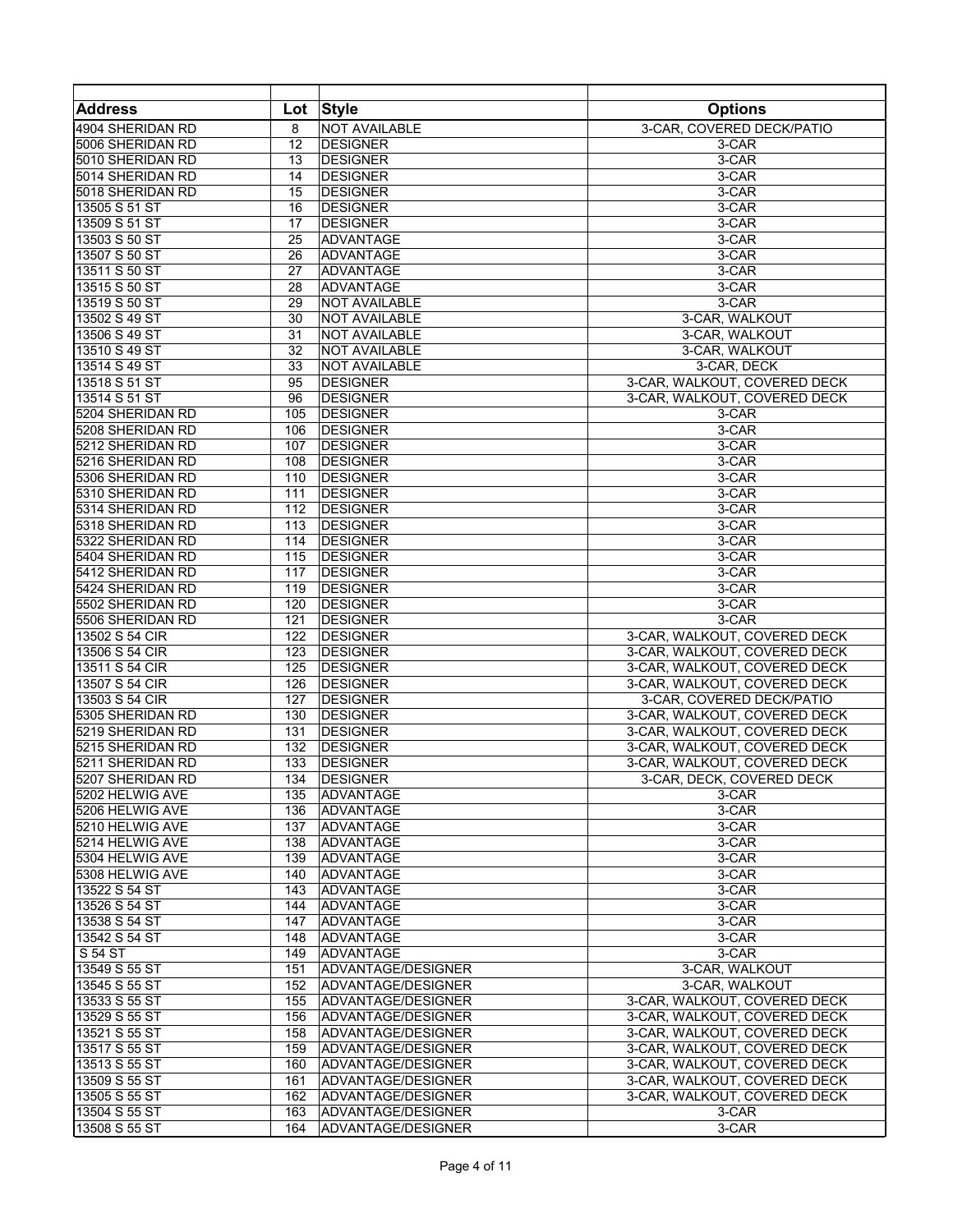| <b>Address</b>                                          | Lot            | <b>Style</b>                     | <b>Options</b>               |
|---------------------------------------------------------|----------------|----------------------------------|------------------------------|
|                                                         | 165            | ADVANTAGE/DESIGNER               | 3-CAR                        |
| 13512 S 55 ST                                           |                |                                  |                              |
| 13516 S 55 ST                                           | 166            | ADVANTAGE/DESIGNER               | $3-CAR$                      |
| 13520 S 55 ST                                           | 167            | ADVANTAGE/DESIGNER               | 3-CAR                        |
| 13524 S 55 ST                                           | 168            | ADVANTAGE/DESIGNER               | 3-CAR                        |
| 13528 S 55 ST                                           | 169            | ADVANTAGE/DESIGNER               | 3-CAR                        |
| 13532 S 55 ST                                           | 170            | ADVANTAGE/DESIGNER               | 3-CAR                        |
|                                                         |                |                                  |                              |
|                                                         |                |                                  |                              |
|                                                         |                |                                  |                              |
| <b>PALISADES WEST - North of 180th &amp; Cornhusker</b> |                |                                  |                              |
|                                                         |                |                                  |                              |
| 17910 PALISADES DR                                      | 1              | Not Available                    |                              |
| 17906 PALISADES DR                                      | $\overline{2}$ | Not Available                    |                              |
| 9416 S 179 ST                                           | 3              | Not Available                    | WALKOUT, COVERED DECK        |
| 9310 S 179 ST                                           | 9              | ADVANTAGE/DESIGNER               | WALKOUT, COVERED DECK        |
| 9306 S 179 ST                                           | 10             | ADVANTAGE/DESIGNER               | <b>WALKOUT, COVERED DECK</b> |
| 9315 S 179 ST                                           | 28             | ADVANTAGE/DESIGNER               |                              |
| 9319 S 179 ST                                           | 29             | ADVANTAGE/DESIGNER               |                              |
| 9405 S 179 ST                                           | 30             | ADVANTAGE/DESIGNER               |                              |
| 9413 S 179 ST                                           | 32             | Not Available                    |                              |
| 9417 S 179 ST                                           | 33             | Not Available                    |                              |
| 9421 S 179 ST                                           | 34             | Not Available                    |                              |
| 9316 S 178 ST                                           | 41             | ADVANTAGE/DESIGNER 2-story/ranch | <b>DECK</b>                  |
| 9312 S 178 ST                                           | 42             | ADVANTAGE/DESIGNER 2-story/ranch | <b>DECK</b>                  |
|                                                         |                | <b>DESIGNER</b>                  |                              |
| 17718 RAMPART ST                                        | 48             |                                  | 3-CAR, COVERED DECK/PATIO    |
| 17714 RAMPART ST                                        | 49             | <b>DESIGNER</b>                  | 3-CAR, COVERED DECK/PATIO    |
| 17710 RAMPART ST                                        | 50             | <b>DESIGNER</b>                  | 3-CAR, COVERED DECK/PATIO    |
| 17706 RAMPART ST                                        | 51             | <b>DESIGNER</b>                  | 3-CAR, COVERED DECK/PATIO    |
| 9315 S 178 ST                                           | 67             | ADVANTAGE/DESIGNER 2-story/ranch | <b>DECK</b>                  |
| 9404 S 177 ST                                           | 77             | ADVANTAGE/DESIGNER               |                              |
| 9316 S 177 ST                                           | 78             | <b>SOLD STERLING B</b>           |                              |
| 9175 S 177 ST                                           | 83             | <b>DESIGNER</b>                  | 3-CAR, WALKOUT, COVERED DECK |
| 9201 S 177 ST                                           | 84             | <b>DESIGNER</b>                  | 3-CAR, WALKOUT, COVERED DECK |
| 9209 S 177 ST                                           | 86             | <b>DESIGNER</b>                  | 3-CAR, WALKOUT, COVERED DECK |
| 9213 S 177 ST                                           | 87             | <b>DESIGNER</b>                  | 3-CAR, WALKOUT, COVERED DECK |
| 9217 S 177 ST                                           | 88             | <b>DESIGNER</b>                  | 3-CAR, WALKOUT, COVERED DECK |
| 9221 S 177 ST                                           | 89             | <b>DESIGNER</b>                  | 3-CAR, WALKOUT, COVERED DECK |
| 9225 S 177 ST                                           | 90             | <b>DESIGNER</b>                  | 3-CAR, WALKOUT, COVERED DECK |
| 9303 S 177 ST                                           | 91             | <b>DESIGNER</b>                  | 3-CAR, WALKOUT, COVERED DECK |
| 9307 S 177 ST                                           | 92             | <b>DESIGNER</b>                  | 3-CAR, WALKOUT, COVERED DECK |
| 9315 S 177 ST                                           | 94             | <b>DESIGNER</b>                  | 3-CAR, WALKOUT, COVERED DECK |
| 9403 S 177 ST                                           | 95             | <b>DESIGNER</b>                  | 3-CAR, WALKOUT, COVERED DECK |
| 9407 S 177 ST                                           | 96             | <b>DESIGNER</b>                  | 3-CAR, WALKOUT, COVERED DECK |
| 9411 S 177 ST                                           | 97             | <b>DESIGNER</b>                  | 3-CAR, WALKOUT, COVERED DECK |
| 9408 S 176 AVE                                          | 101            | <b>DESIGNER</b>                  | 3-CAR, WALKOUT, COVERED DECK |
| 9404 S 176 AVE                                          | 102            | <b>DESIGNER</b>                  | 3-CAR, WALKOUT, COVERED DECK |
| 9326 S 176 AVE                                          | 103            | <b>DESIGNER</b>                  | 3-CAR, WALKOUT, COVERED DECK |
| 9322 S 176 AVE                                          | 104            | <b>DESIGNER</b>                  | 3-CAR, WALKOUT, COVERED DECK |
| 9302 S 176 AVE                                          | 109            | <b>DESIGNER</b>                  | 3-CAR, WALKOUT, COVERED DECK |
| 17618 MUSKET ST                                         | 111            | <b>DESIGNER</b>                  | 3-CAR, WALKOUT, COVERED DECK |
| 9409 S 176 ST                                           | 120            | <b>DESIGNER</b>                  | 3-CAR, WALKOUT, COVERED DECK |
| 9413 S 176 ST                                           | 121            | <b>DESIGNER</b>                  | 3-CAR, WALKOUT, COVERED DECK |
| 17616 PALISADES DR                                      | 133            | <b>DESIGNER</b>                  | <b>WALKOUT</b>               |
| 17612 PALISADES DR                                      | 134            | <b>DESIGNER</b>                  | <b>WALKOUT</b>               |
| 17608 PALISADES DR                                      | 135            | <b>DESIGNER</b>                  | WALKOUT                      |
| 17604 PALISADES DR                                      | 136            | <b>DESIGNER</b>                  | <b>WALKOUT</b>               |
| 17510 PALISADES DR                                      | 141            | <b>DESIGNER</b>                  | 3-CAR, WALKOUT, COVERED DECK |
| 17506 PALISADES DR                                      | 142            | <b>DESIGNER</b>                  | 3-CAR, WALKOUT, COVERED DECK |
| 17407 PALISADES DR                                      | 145            | <b>DESIGNER</b>                  | 3-CAR, COVERED DECK/PATIO    |
|                                                         |                |                                  |                              |
| 17411 PALISADES DR                                      | 146            | <b>DESIGNER</b>                  | 3-CAR, COVERED DECK/PATIO    |
| 17505 PALISADES DR                                      | 147            | <b>DESIGNER</b>                  | 3-CAR, COVERED DECK/PATIO    |
| 17509 PALISADES DR                                      | 148            | <b>DESIGNER</b>                  | 3-CAR, COVERED DECK/PATIO    |
| 17513 PALISADES DR                                      | 149            | <b>DESIGNER</b>                  | 3-CAR, COVERED DECK/PATIO    |
| 17517 PALISADES DR                                      | 150            | <b>DESIGNER</b>                  | 3-CAR, COVERED DECK/PATIO    |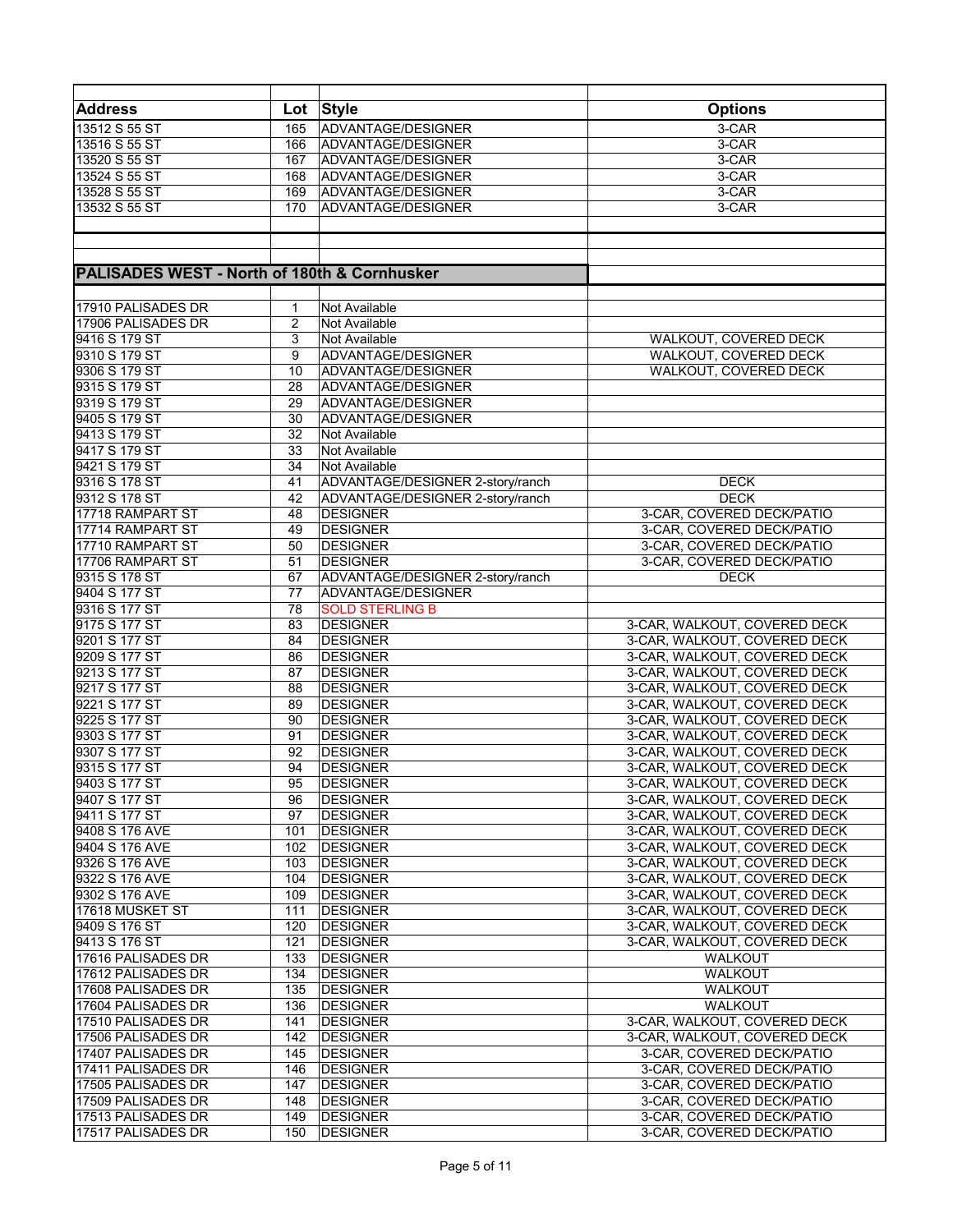| <b>Address</b>                                           | Lot          | <b>Style</b>                                  | <b>Options</b>                                                                             |
|----------------------------------------------------------|--------------|-----------------------------------------------|--------------------------------------------------------------------------------------------|
| 17529 PALISADES DR                                       | 152          | <b>DESIGNER</b>                               | 3-CAR, COVERED DECK/PATIO                                                                  |
| 17601 PALISADES DR                                       | 153          | <b>DESIGNER</b>                               | 3-CAR, COVERED DECK/PATIO                                                                  |
| 17605 PALISADES DR                                       | 154          | <b>DESIGNER</b>                               | 3-CAR, COVERED DECK/PATIO                                                                  |
| 17609 PALISADES DR                                       | 155          | <b>DESIGNER</b>                               | 3-CAR, COVERED DECK/PATIO                                                                  |
| 17613 PALISADES DR                                       | 156          | ADVANTAGE/DESIGNER                            | 3-CAR, COVERED DECK/PATIO                                                                  |
| 17621 PALISADES DR<br>17625 PALISADES DR                 | 158<br>159   | ADVANTAGE/DESIGNER<br>ADVANTAGE/DESIGNER      | 3-CAR, COVERED DECK/PATIO<br>3-CAR, COVERED DECK/PATIO                                     |
| 17629 PALISADES DR                                       | 160          | ADVANTAGE/DESIGNER                            | 3-CAR, COVERED DECK/PATIO                                                                  |
| 17651 PALISADES DR                                       | 161          | <b>DESIGNER</b>                               | 3-CAR, COVERED DECK/PATIO                                                                  |
| 17655 PALISADES DR                                       | 162          | <b>DESIGNER</b>                               | 3-CAR, COVERED DECK/PATIO                                                                  |
| 17667 PALISADES DR                                       | 164          | <b>DESIGNER</b>                               | 3-CAR, COVERED DECK/PATIO                                                                  |
| 17671 PALISADES DR                                       | 165          | <b>DESIGNER</b>                               | 3-CAR, COVERED DECK/PATIO                                                                  |
| 17711 PALISADES DR                                       | 168          | <b>DESIGNER</b>                               | 3-CAR, COVERED DECK/PATIO                                                                  |
| 17801 PALISADES DR                                       | 170          | ADVANTAGE/DESIGNER                            | 3-CAR, COVERED DECK/PATIO                                                                  |
| 17805 PALISADES DR                                       | 171          | ADVANTAGE/DESIGNER                            | 3-CAR, COVERED DECK/PATIO                                                                  |
| 17809 PALISADES DR                                       | 172          | ADVANTAGE/DESIGNER                            | 3-CAR, COVERED DECK/PATIO                                                                  |
| 17813 PALISADES DR                                       | 173          | ADVANTAGE/DESIGNER                            | 3-CAR, COVERED DECK/PATIO                                                                  |
| 17903 PALISADES DR                                       | 174          | ADVANTAGE/DESIGNER                            | 3-CAR. COVERED DECK/PATIO                                                                  |
| 17907 PALISADES DR                                       | 175          | ADVANTAGE/DESIGNER                            | 3-CAR, COVERED DECK/PATIO                                                                  |
| 17911 PALISADES DR                                       | 176          | ADVANTAGE/DESIGNER                            | 3-CAR, COVERED DECK/PATIO                                                                  |
| 17915 PALISADES DR                                       | 177          | ADVANTAGE/DESIGNER                            | 3-CAR, COVERED DECK/PATIO                                                                  |
|                                                          |              |                                               |                                                                                            |
|                                                          |              |                                               |                                                                                            |
|                                                          |              |                                               |                                                                                            |
| <b>SAGEWOOD VALLEY - 180th &amp; Fort Street</b>         |              |                                               |                                                                                            |
| 5125 N 180 AVE                                           | 16           | <b>ADVANTAGE 2-CAR</b>                        | Landscape Easement, Fence Requirements                                                     |
|                                                          |              |                                               | No Austin, Preston, Sheridan; Incl Sprinkler N/C                                           |
| 5121 N 180 AVE                                           | 17           | <b>ADVANTAGE 2-CAR</b>                        | Landscape Easement, Fence Requirements                                                     |
|                                                          |              |                                               | No Austin, Preston, Sheridan; Incl Sprinkler N/C                                           |
| 5117 N 180 AVE                                           | 18           | <b>ADVANTAGE 2-CAR</b>                        | Landscape Easement, Fence Requirements                                                     |
|                                                          |              |                                               | No Austin, Preston, Sheridan; Incl Sprinkler N/C                                           |
| 5113 N 180 AVE                                           | 19           | ADVANTAGE 2-CAR                               | Landscape Easement, Fence Requirements<br>No Austin, Preston, Sheridan; Incl Sprinkler N/C |
| 5109 N 180 AVE                                           | 20           | ADVANTAGE 2-CAR                               | Landscape Easement, Fence Requirements                                                     |
|                                                          |              |                                               | No Austin, Preston, Sheridan; Incl Sprinkler N/C                                           |
| 4909 N 181 ST                                            | 49           | Not Available                                 |                                                                                            |
| 4915 N 181 ST                                            | 50           | Not Available                                 |                                                                                            |
| 4921 N 181 ST                                            | 51           | Not Available                                 |                                                                                            |
|                                                          |              |                                               |                                                                                            |
|                                                          |              |                                               |                                                                                            |
| <b>SAGEWOOD VALLEY VILLAGE - 180th &amp; Fort Street</b> |              |                                               |                                                                                            |
| 18050 CAMDEN AVE                                         | 14           | <b>DAYTON PATIO PLUS A</b>                    | <b>COVERED PATIO</b>                                                                       |
| 5131 N 180 AVE                                           | 15           | DAYTON PATIO PLUS B                           | <b>COVERED PATIO</b>                                                                       |
|                                                          |              |                                               |                                                                                            |
|                                                          |              |                                               |                                                                                            |
| <b>SOMERSET - Wenninghoff Rd &amp; Sheffield Street</b>  |              |                                               |                                                                                            |
| 8025 N 85 ST                                             | 202          | <b>WESTON</b>                                 |                                                                                            |
| 8021 N 85 ST                                             | 203          | <b>SOLD CARLTON DLX</b>                       |                                                                                            |
|                                                          |              |                                               |                                                                                            |
|                                                          |              |                                               |                                                                                            |
|                                                          |              |                                               |                                                                                            |
| <b>SOUTHERN POINTE - 114th &amp; Schram Road</b>         |              |                                               |                                                                                            |
| 11602 S 113 AVE                                          | $\mathbf{1}$ | <b>NOT AVAILABLE</b>                          |                                                                                            |
| 11606 S 113 AVE                                          | 2            | <b>NOT AVAILABLE</b>                          |                                                                                            |
| 11610 S 113 AVE                                          | 3            | <b>NOT AVAILABLE</b>                          |                                                                                            |
| 11650 S 113 AVE                                          | 4            | NOT AVAILABLE                                 |                                                                                            |
| 11654 S 113 AVE                                          | 5            | AUSTIN, STERLING, SEVILLE                     |                                                                                            |
| 11658 S 113 AVE                                          | 6            | AUSTIN, STERLING, SEVILLE                     |                                                                                            |
| 11662 S 113 AVE<br>11702 S 113 AVE                       | 7            | AUSTIN, STERLING, SEVILLE<br><b>ADVANTAGE</b> |                                                                                            |
| 11706 S 113 AVE                                          | 8<br>9       | <b>ADVANTAGE</b>                              |                                                                                            |
| 11710 S 113 AVE                                          | 10           | ADVANTAGE                                     |                                                                                            |
| 11714 S 113 AVE                                          | 11           | ADVANTAGE                                     |                                                                                            |
|                                                          |              |                                               |                                                                                            |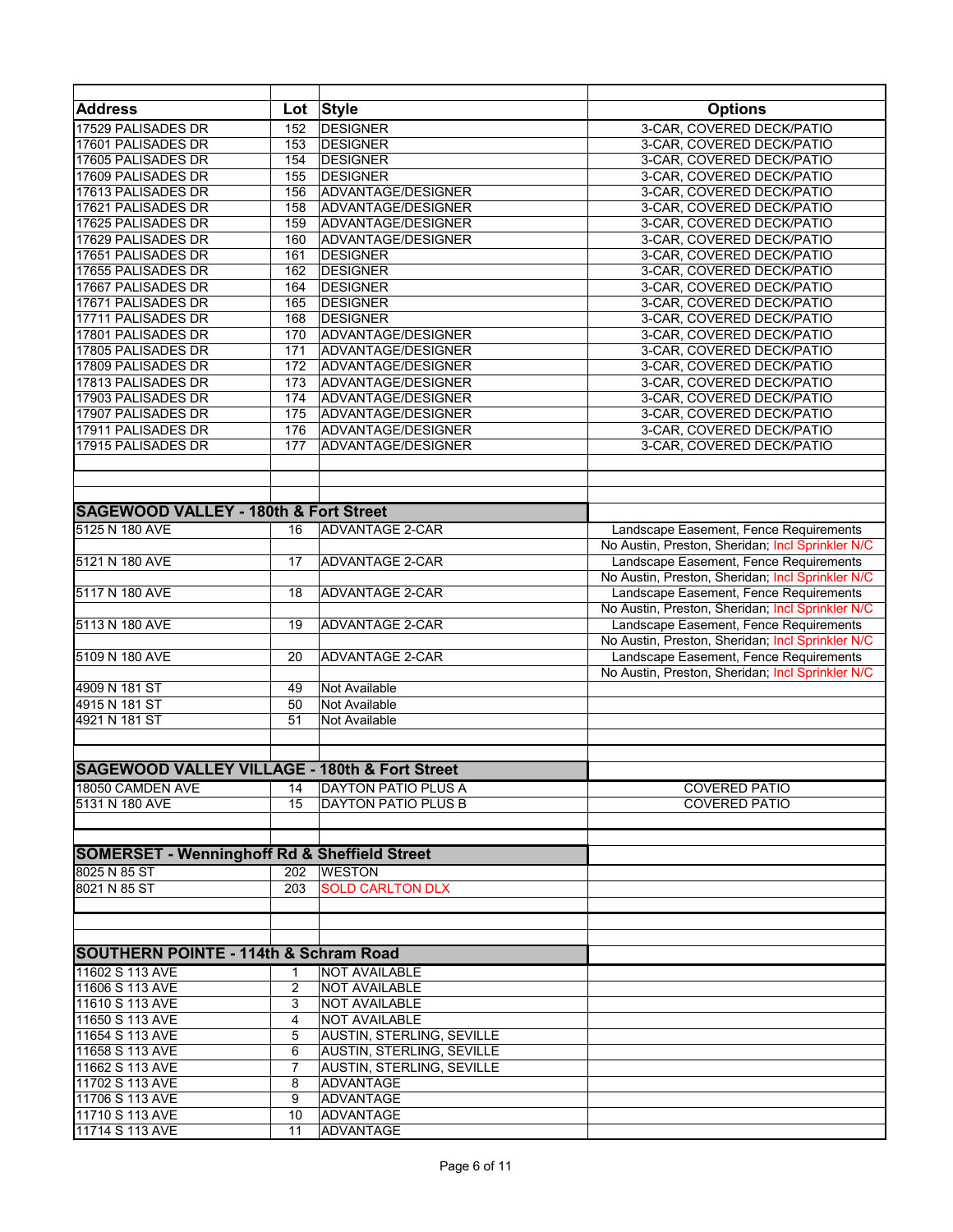| <b>Address</b>                         |                 | Lot Style                                    | <b>Options</b>                   |
|----------------------------------------|-----------------|----------------------------------------------|----------------------------------|
| 11718 S 113 AVE                        | 12              | ADVANTAGE                                    |                                  |
| 11722 S 113 AVE                        | 13              | ADVANTAGE                                    |                                  |
| 11738 S 113 AVE                        | 17              | ADVANTAGE                                    |                                  |
| 11742 S 113 AVE                        | 18              | ADVANTAGE                                    |                                  |
| 11746 S 113 AVE                        | 19              | ADVANTAGE                                    |                                  |
| 11750 S 113 AVE                        | 20              | ADVANTAGE                                    |                                  |
| 11758 S 113 AVE                        | 22              | <b>ADVANTAGE</b>                             |                                  |
| 11762 S 113 AVE                        | 23              | ADVANTAGE                                    |                                  |
| 11766 S 113 AVE                        | 24              | ADVANTAGE                                    |                                  |
| 11311 EDGEWATER DR                     | 26              | ADVANTAGE                                    |                                  |
| 11307 EDGEWATER DR                     | 27              | ADVANTAGE                                    |                                  |
| 11221 EDGEWATER DR                     | 29              | ADVANTAGE                                    |                                  |
| 11759 S 113 AVE                        | 31              | <b>ADVANTAGE</b>                             | 3-CAR, WALKOUT                   |
| 11755 S 113 AVE                        | 32              | <b>ADVANTAGE</b>                             | 3-CAR, WALKOUT                   |
| 11751 S 113 AVE                        | 33              | ADVANTAGE                                    | 3-CAR, WALKOUT                   |
| 11747 S 113 AVE                        | 34              | ADVANTAGE                                    | 3-CAR, WALKOUT                   |
| 11743 S 113 AVE                        | 35              | ADVANTAGE                                    | 3-CAR, WALKOUT                   |
| 11739 S 113 AVE                        | 36              | ADVANTAGE                                    | 3-CAR. WALKOUT                   |
| 11735 S 113 AVE                        | 37              | ADVANTAGE                                    | 3-CAR, WALKOUT                   |
| 11731 S 113 AVE                        | 38              | ADVANTAGE                                    | 3-CAR, WALKOUT                   |
| 11727 S 113 AVE                        | 39              | ADVANTAGE<br>ADVANTAGE                       | 3-CAR, WALKOUT                   |
| 11715 S 113 AVE                        | 42              |                                              | 3-CAR, WALKOUT                   |
| 11711 S 113 AVE<br>11707 S 113 AVE     | 43<br>44        | <b>ADVANTAGE</b><br><b>ADVANTAGE</b>         | 3-CAR, WALKOUT                   |
| 11703 S 113 AVE                        | 45              | ADVANTAGE                                    | 3-CAR, WALKOUT<br>3-CAR, WALKOUT |
| 11708 S 113 ST                         | 47              | ADVANTAGE                                    | 3-CAR                            |
| 11712 S 113 ST                         | 48              | ADVANTAGE                                    | 3-CAR                            |
| 11716 S 113 ST                         | 49              | ADVANTAGE                                    | 3-CAR                            |
| 11720 S 113 ST                         | 50              | ADVANTAGE                                    | 3-CAR                            |
| 11724 S 113 ST                         | 51              | ADVANTAGE                                    | 3-CAR                            |
| 11728 S 113 ST                         | 52              | ADVANTAGE                                    | 3-CAR                            |
| 11732 S 113 ST                         | 53              | ADVANTAGE                                    | 3-CAR                            |
| 11736 S 113 ST                         | 54              | ADVANTAGE                                    | 3-CAR                            |
| 11740 S 113 ST                         | 55              | ADVANTAGE                                    | 3-CAR                            |
| 11744 S 113 ST                         | 56              | ADVANTAGE                                    | 3-CAR                            |
| 11748 S 113 ST                         | 57              | <b>ADVANTAGE</b>                             | 3-CAR                            |
| 11752 S 113 ST                         | 58              | ADVANTAGE                                    | 3-CAR                            |
| 11756 S 113 ST                         | 59              | ADVANTAGE                                    | 3-CAR                            |
| 11760 S 113 ST                         | 60              | ADVANTAGE                                    | 3-CAR                            |
| 11733 S 113 ST                         | 68              | ADVANTAGE 2-STORY/RANCH                      | 3-CAR, DECK                      |
| 11729 S 113 ST                         | 69              | <b>ADVANTAGE 2-STORY/RANCH</b>               | 3-CAR, DECK                      |
| 11725 S 113 ST                         | $\overline{70}$ | ADVANTAGE 2-STORY/RANCH                      | 3-CAR, DECK                      |
| 11721 S 113 ST                         | 71              | <b>ADVANTAGE 2-STORY/RANCH</b>               | 3-CAR, DECK                      |
| 11717 S 113 ST                         | 72              | ADVANTAGE 2-STORY/RANCH                      | 3-CAR, DECK                      |
| 11713 S 113 ST                         | 73              | ADVANTAGE 2-STORY/RANCH                      | 3-CAR, DECK                      |
| 11709 S 113 ST                         | 74              | ADVANTAGE 2-STORY/RANCH                      | 3-CAR, DECK                      |
| 11705 S 113 ST                         | 75              | ADVANTAGE 2-STORY/RANCH                      | 3-CAR, DECK                      |
| 11306 FENWICK ST                       | 78              | ADVANTAGE 2-STORY/RANCH                      | 3-CAR, DECK                      |
| 11313 HORIZON CIR                      | 81              | <b>NOT AVAILABLE</b>                         | 3-CAR                            |
| 11309 HORIZON CIR                      | 82<br>83        | <b>NOT AVAILABLE</b>                         | 3-CAR<br>3-CAR                   |
| 11305 HORIZON CIR<br>11301 HORIZON CIR | 84              | <b>NOT AVAILABLE</b><br><b>NOT AVAILABLE</b> | 3-CAR, DECK                      |
| 11304 HORIZON CIR                      | 85              | <b>NOT AVAILABLE</b>                         | 3-CAR, DECK                      |
| 11308 HORIZON CIR                      | 86              | <b>NOT AVAILABLE</b>                         | 3-CAR                            |
| 11312 HORIZON CIR                      | 87              | <b>NOT AVAILABLE</b>                         | 3-CAR                            |
| 11319 EDWARD CIR                       | 97              | DESIGNER/KENDALL/PRESTON                     | 3-CAR, WALKOUT, COVERED DECK     |
| 11315 EDWARD CIR                       | 98              | DESIGNER/KENDALL/PRESTON                     | 3-CAR, WALKOUT, COVERED DECK     |
| 11311 EDWARD CIR                       | 99              | DESIGNER/KENDALL/PRESTON                     | 3-CAR, WALKOUT, COVERED DECK     |
| 11307 EDWARD CIR                       | 100             | <b>DESIGNER</b>                              | 3-CAR, WALKOUT, COVERED DECK     |
| 11302 EDWARD CIR                       | 101             | <b>DESIGNER</b>                              | 3-CAR, DECK, COVERED DECK        |
| 11306 EDWARD CIR                       | 102             | <b>DESIGNER</b>                              | 3-CAR, COVERED DECK/PATIO        |
| 11310 EDWARD CIR                       | 103             | DESIGNER/KENDALL/PRESTON                     | 3-CAR, COVERED DECK/PATIO        |
| 11314 EDWARD CIR                       | 104             | DESIGNER/KENDALL/PRESTON                     | 3-CAR, COVERED DECK/PATIO        |
| 11318 EDWARD CIR                       | 105             | DESIGNER/KENDALL/PRESTON                     | 3-CAR, COVERED DECK/PATIO        |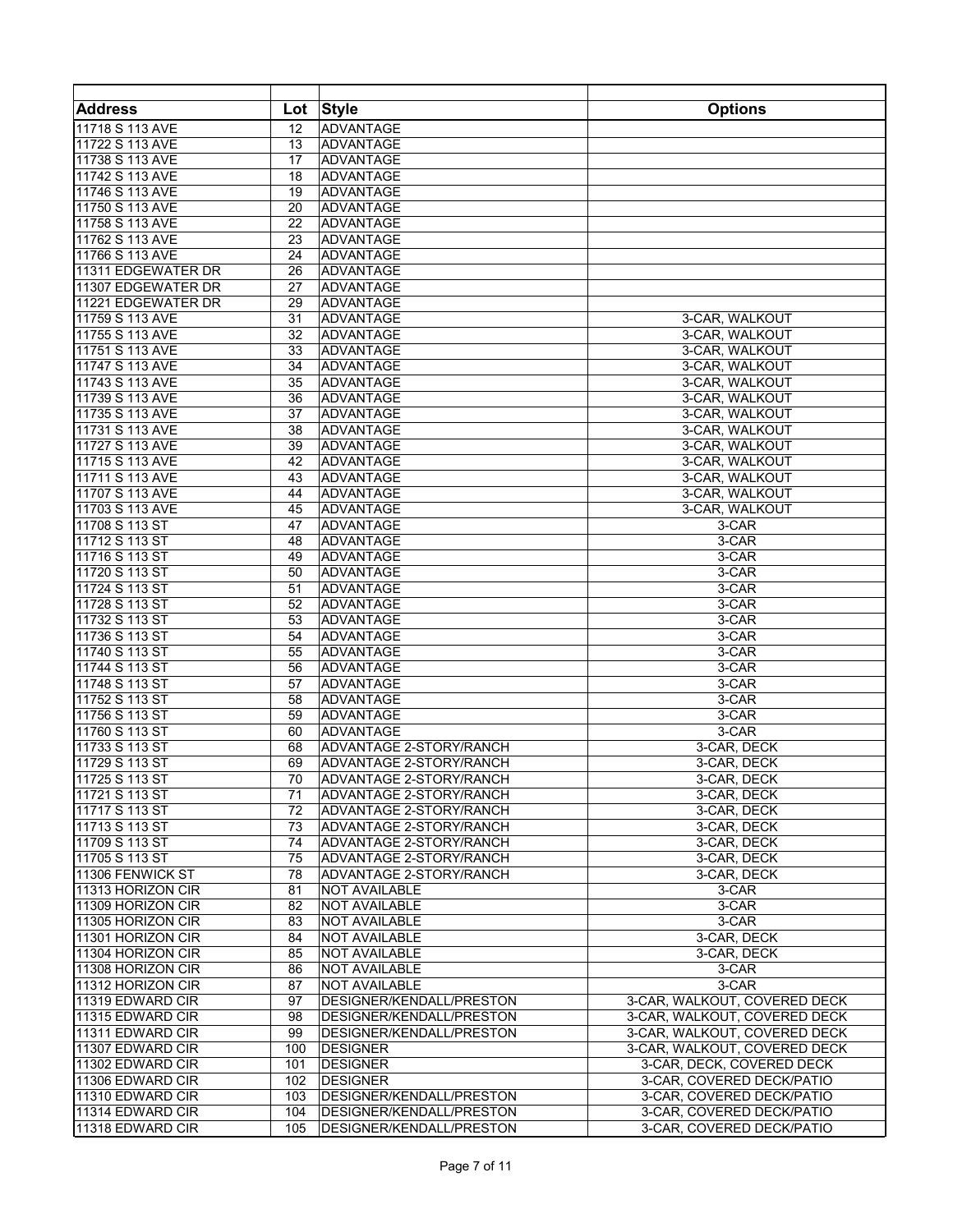| <b>Address</b>                                           | Lot | <b>Style</b>                                               | <b>Options</b>               |
|----------------------------------------------------------|-----|------------------------------------------------------------|------------------------------|
| 11151 SLAYTON ST                                         | 124 | <b>DESIGNER</b>                                            | 3-CAR, WALKOUT, COVERED DECK |
| 11501 S 112 CIR                                          | 125 | <b>DESIGNER</b>                                            | 3-CAR, DECK, COVERED DECK    |
| 11505 S 112 CIR                                          | 126 | <b>DESIGNER</b>                                            | 3-CAR, WALKOUT, COVERED DECK |
| 11502 S 112 CIR                                          | 131 | <b>DESIGNER/PRESTON</b>                                    | 3-CAR, COVERED DECK/PATIO    |
| 11623 S 111 AVE                                          | 132 | <b>DESIGNER</b>                                            | 3-CAR, COVERED DECK/PATIO    |
| 11619 S 111 AVE                                          | 133 | <b>DESIGNER</b>                                            | 3-CAR, COVERED DECK/PATIO    |
| 11615 S 111 AVE                                          | 134 | <b>DESIGNER</b>                                            | 3-CAR, COVERED DECK/PATIO    |
| 11611 S 111 AVE                                          | 135 | <b>DESIGNER</b>                                            | 3-CAR, COVERED DECK/PATIO    |
| 11160 HORIZON CIR                                        | 138 | <b>DESIGNER</b>                                            | 3-CAR, WALKOUT, COVERED DECK |
| 11159 HORIZON CIR                                        | 144 | DESIGNER/KENDALL/PRESTON                                   | 3-CAR, COVERED DECK/PATIO    |
| 11155 HORIZON CIR                                        | 145 | DESIGNER/KENDALL/PRESTON                                   | 3-CAR, COVERED DECK/PATIO    |
| 11622 S 111 AVE                                          | 146 | ADVANTAGE/DESIGNER                                         | 3-CAR, WALKOUT, COVERED DECK |
| 11740 S 112 ST                                           | 156 | ADVANTAGE/DESIGNER                                         | 3-CAR                        |
| 11748 S 112 ST                                           | 158 | ADVANTAGE/DESIGNER                                         | 3-CAR                        |
| 11753 S 112 ST                                           | 161 | <b>DESIGNER</b>                                            | 3-CAR                        |
| 11749 S 112 ST                                           | 162 | <b>DESIGNER</b>                                            | 3-CAR, DECK                  |
| 11745 S 112 ST                                           | 163 | <b>DESIGNER</b>                                            | 3-CAR, DECK                  |
| 11729 S 112 ST                                           | 167 | <b>DESIGNER</b>                                            | 3-CAR. WALKOUT               |
| 11725 S 112 ST                                           | 168 | <b>DESIGNER</b>                                            | 3-CAR, WALKOUT               |
|                                                          |     | <b>DESIGNER</b>                                            |                              |
| 11721 S 112 ST                                           | 169 |                                                            | 3-CAR, WALKOUT               |
| 11717 S 112 ST                                           | 170 | <b>DESIGNER</b>                                            | 3-CAR, DECK                  |
| 11713 S 112 ST                                           | 171 | <b>DESIGNER</b>                                            | 3-CAR                        |
| 11709 S 112 ST                                           | 172 | <b>DESIGNER</b>                                            | 3-CAR, COVERED DECK/PATIO    |
| 11702 S 111 AVE                                          | 174 | <b>DESIGNER</b>                                            | 3-CAR, DECK, COVERED DECK    |
| 11706 S 111 AVE                                          | 175 | <b>DESIGNER</b>                                            | 3-CAR, DECK, COVERED DECK    |
| 11710 S 111 AVE                                          | 176 | <b>DESIGNER</b>                                            | 3-CAR                        |
| 11714 S 111 AVE                                          | 177 | <b>DESIGNER</b>                                            | 3-CAR                        |
| 11718 S 111 AVE                                          | 178 | <b>DESIGNER</b>                                            | 3-CAR                        |
| 11722 S 111 AVE                                          | 179 | <b>DESIGNER</b>                                            | 3-CAR                        |
| 11726 S 111 AVE                                          | 180 | <b>DESIGNER</b>                                            | 3-CAR                        |
| 11730 S 111 AVE                                          | 181 | <b>DESIGNER</b>                                            | 3-CAR                        |
| 11750 S 111 AVE                                          | 186 | <b>DESIGNER</b>                                            | 3-CAR                        |
| 11703 S 111 AVE                                          | 187 | <b>DESIGNER</b>                                            | 3-CAR, COVERED DECK/PATIO    |
| 11707 S 111 AVE                                          | 188 | <b>DESIGNER</b>                                            | 3-CAR, COVERED DECK/PATIO    |
| 11729 S 111 AVE                                          | 192 | <b>DESIGNER</b>                                            | 3-CAR, COVERED DECK/PATIO    |
| 11733 S 111 AVE                                          | 193 | <b>DESIGNER</b>                                            | 3-CAR, COVERED DECK/PATIO    |
| 11737 S 111 AVE                                          | 194 | <b>DESIGNER</b>                                            | 3-CAR, COVERED DECK/PATIO    |
| 11741 S 111 AVE                                          | 195 | <b>DESIGNER</b>                                            | 3-CAR, DECK, COVERED DECK    |
| 11745 S 111 AVE                                          | 196 | <b>DESIGNER</b>                                            | 3-CAR, WALKOUT, COVERED DECK |
| 11749 S 111 AVE                                          | 197 | <b>DESIGNER</b>                                            | 3-CAR, WALKOUT, COVERED DECK |
| 11753 S 111 AVE                                          | 198 | <b>DESIGNER</b>                                            | 3-CAR, WALKOUT, COVERED DECK |
| 11109 EDGEWATER DR                                       | 199 | <b>DESIGNER</b>                                            | 3-CAR, COVERED DECK/PATIO    |
| 11151 EDGEWATER DR                                       | 200 | <b>DESIGNER</b>                                            | 3-CAR, COVERED DECK/PATIO    |
| 11155 EDGEWATER DR                                       | 201 | <b>DESIGNER</b>                                            | 3-CAR, COVERED DECK/PATIO    |
| 11159 EDGEWATER DR                                       | 202 | <b>DESIGNER</b>                                            | 3-CAR, COVERED DECK/PATIO    |
|                                                          |     |                                                            |                              |
| <b>SOUTHERN POINTE VILLAGE - 114th &amp; Schram Road</b> |     |                                                            |                              |
| 11309 SLAYTON ST                                         |     | <b>DAYTON DLX B</b>                                        | 3-CAR, WALKOUT, COVERED DECK |
|                                                          | 108 |                                                            |                              |
| 11305 SLAYTON ST                                         | 109 | <b>DAYTON DLX A</b>                                        | 3-CAR, WALKOUT, COVERED DECK |
| 11301 SLAYTON ST                                         | 110 | <b>DAYTON DLX B</b>                                        | 3-CAR, WALKOUT, COVERED DECK |
|                                                          |     |                                                            |                              |
|                                                          |     | <b>WOODBROOK/WOODBROOK WEST 180th St &amp; Hartman Ave</b> |                              |
| Woodbrook                                                |     |                                                            |                              |
| 6008 N 182 AVE                                           | 1   | <b>SOLD PRESTON B</b>                                      | 3-CAR                        |
| 6004 N 182 AVE                                           | 2   | ADVANTAGE/DESIGNER                                         | 3-CAR, 2-STORY DECK          |
| 5908 N 182 AVE                                           | 3   | ADVANTAGE/DESIGNER                                         | 3-CAR, 2-STORY DECK          |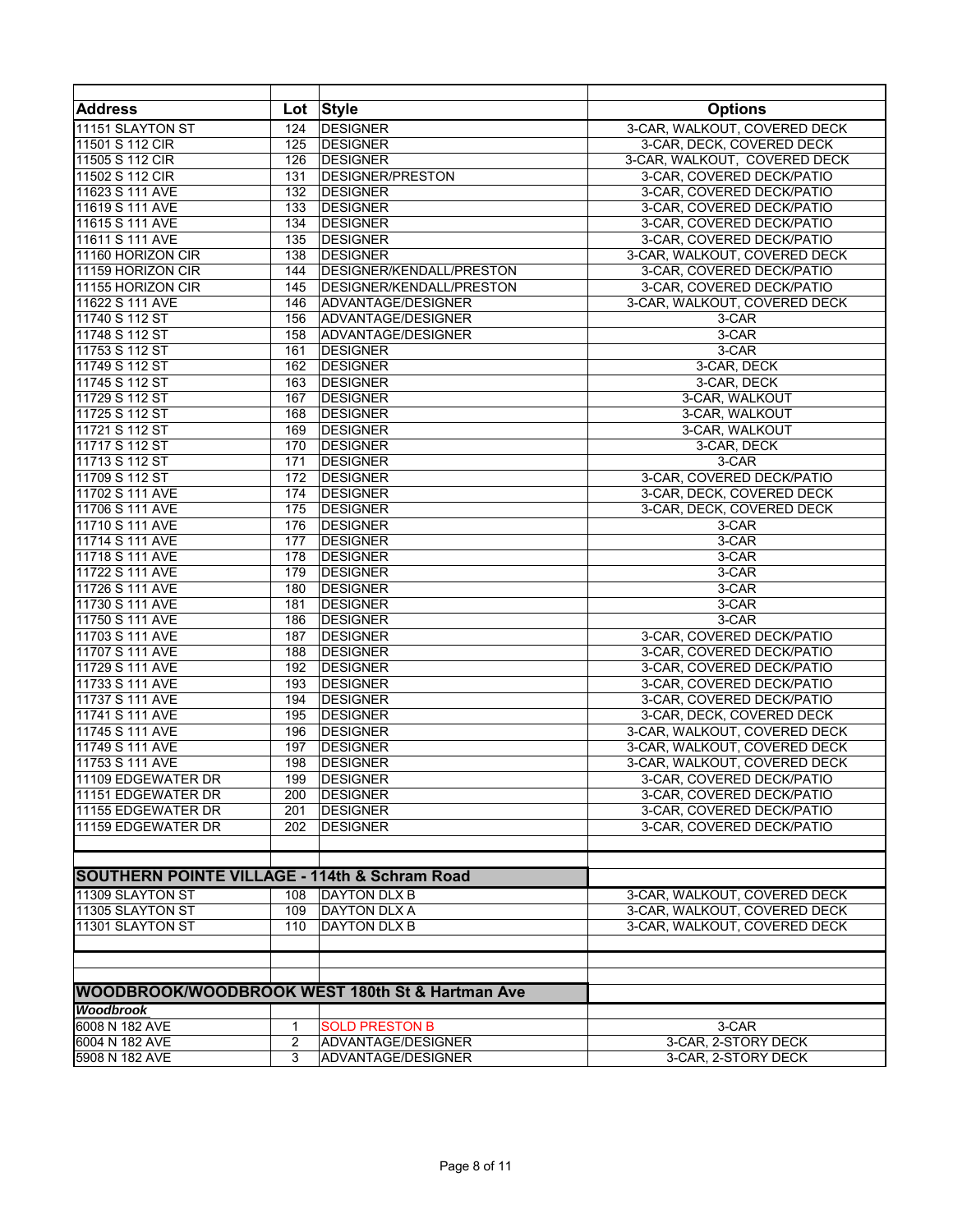| <b>Address</b> | Lot            | <b>Style</b>                         | <b>Options</b>      |
|----------------|----------------|--------------------------------------|---------------------|
| 5904 N 182 AVE | 4              | ADVANTAGE/DESIGNER                   | 3-CAR, 2-STORY DECK |
| 5814 N 182 AVE | 5              | ADVANTAGE/DESIGNER                   | 3-CAR, 2-STORY DECK |
| 5808 N 182 AVE | 6              | ADVANTAGE/DESIGNER                   | 3-CAR, 2-STORY DECK |
| 5802 N 182 AVE | $\overline{7}$ | ADVANTAGE/DESIGNER                   | 3-CAR               |
| 5708 N 182 AVE | 8              | ADVANTAGE/DESIGNER                   | 3-CAR               |
| 5702 N 182 AVE | 9              | ADVANTAGE/DESIGNER                   | 3-CAR               |
| 6009 N 182 AVE | 10             | DESIGNER/KENDALL/PRESTON             | 3-CAR               |
| 6005 N 182 AVE | 11             | ADVANTAGE(No Austin/Weston)/DESIGNER | 3-CAR, 2-STORY DECK |
| 5909 N 182 AVE | 12             | ADVANTAGE(No Austin/Weston)/DESIGNER | 3-CAR, 2-STORY DECK |
| 5905 N 182 AVE | 13             | ADVANTAGE(No Austin/Weston)/DESIGNER | 3-CAR, 2-STORY DECK |
| 5813 N 182 AVE | 14             | ADVANTAGE(No Austin/Weston)/DESIGNER | 3-CAR, 2-STORY DECK |
| 5807 N 182 AVE | 15             | ADVANTAGE/DESIGNER                   | 3-CAR, 2-STORY DECK |
| 5801 N 182 AVE | 16             | ADVANTAGE/DESIGNER                   | 3-CAR               |
| 5709 N 182 AVE | 17             | ADVANTAGE/DESIGNER                   | 3-CAR               |
| 5703 N 182 AVE | 18             | ADVANTAGE/DESIGNER                   | 3-CAR               |
| 5704 N 182 ST  | 19             | <b>SOLD PRESTON C</b>                | 3-CAR, WALKOUT      |
| 5710 N 182 ST  | 20             | ADVANTAGE/DESIGNER                   | 3-CAR, WALKOUT      |
| 5806 N 182 ST  | 21             | ADVANTAGE/DESIGNER                   | 3-CAR, WALKOUT      |
| 5812 N 182 ST  | 22             | ADVANTAGE/DESIGNER                   | 3-CAR, WALKOUT      |
| 5902 N 182 ST  | 23             | ADVANTAGE/DESIGNER                   | 3-CAR, WALKOUT      |
| 5906 N 182 ST  | 24             | ADVANTAGE/DESIGNER                   | 3-CAR, WALKOUT      |
| 5910 N 182 ST  | 25             | ADVANTAGE/DESIGNER                   | 3-CAR, WALKOUT      |
| 6002 N 182 ST  | 26             | ADVANTAGE/DESIGNER                   | 3-CAR, WALKOUT      |
| 6006 N 182 ST  | 27             | ADVANTAGE/DESIGNER                   | 3-CAR, WALKOUT      |
| 6010 N 182 ST  | 28             | DESIGNER/KENDALL/PRESTON             |                     |
|                |                |                                      | 3-CAR, WALKOUT      |
| 6011 N 182 ST  | 29             | DESIGNER/KENDALL/PRESTON             | 3-CAR               |
| 6007 N 182 ST  | 30             | ADVANTAGE(No Austin/Weston)/DESIGNER | 3-CAR               |
| 6003 N 182 ST  | 31             | ADVANTAGE(No Austin/Weston)/DESIGNER | 3-CAR               |
| 5911 N 182 ST  | 32             | ADVANTAGE(No Austin/Weston)/DESIGNER | 3-CAR               |
| 5907 N 182 ST  | 33             | ADVANTAGE(No Austin/Weston)/DESIGNER | 3-CAR               |
| 5903 N 182 ST  | 34             | ADVANTAGE(No Austin/Weston)/DESIGNER | 3-CAR               |
| 5815 N 182 ST  | 35             | ADVANTAGE(No Austin/Weston)/DESIGNER | 3-CAR               |
| 5809 N 182 ST  | 36             | ADVANTAGE(No Austin/Weston)/DESIGNER | 3-CAR               |
| 5803 N 182 ST  | 37             | ADVANTAGE/DESIGNER                   | 3-CAR               |
| 5711 N 182 ST  | 38             | ADVANTAGE/DESIGNER                   | 3-CAR               |
| 5707 N 182 ST  | 39             | ADVANTAGE/DESIGNER                   | 3-CAR               |
| 5701 N 182 ST  | 40             | ADVANTAGE/DESIGNER                   | $3-CAR$             |
| 5704 N 181 AVE | 41             | ADVANTAGE/DESIGNER                   | 3-CAR, WALKOUT      |
| 5708 N 181 AVE | 42             | ADVANTAGE/DESIGNER                   | 3-CAR, WALKOUT      |
| 5714 N 181 AVE | 43             | ADVANTAGE/DESIGNER                   | 3-CAR, WALKOUT      |
| 5802 N 181 AVE | 44             | ADVANTAGE/DESIGNER                   | 3-CAR, WALKOUT      |
| 5806 N 181 AVE | 45             | ADVANTAGE/DESIGNER                   | 3-CAR, WALKOUT      |
| 5810 N 181 AVE | 46             | ADVANTAGE/DESIGNER                   | 3-CAR, WALKOUT      |
| 5814 N 181 AVE | 47             | <b>SOLD CAMBRIDGE G</b>              | 3-CAR, WALKOUT      |
| 5904 N 181 AVE | 48             | ADVANTAGE/DESIGNER                   | 3-CAR, WALKOUT      |
| 5908 N 181 AVE | 49             | ADVANTAGE/DESIGNER                   | 3-CAR, WALKOUT      |
| 5914 N 181 AVE | 50             | ADVANTAGE/DESIGNER                   | 3-CAR, WALKOUT      |
| 6002 N 181 AVE | 51             | ADVANTAGE/DESIGNER                   | 3-CAR. WALKOUT      |
| 6006 N 181 AVE | 52             | ADVANTAGE/DESIGNER                   | 3-CAR, WALKOUT      |
| 6010 N 181 AVE | 53             | DESIGNER/KENDALL/PRESTON             | 3-CAR, DECK         |
| 6009 N 181 AVE | 54             | DESIGNER/KENDALL/PRESTON             | 3-CAR               |
| 6005 N 181 AVE | 55             | ADVANTAGE(No Austin/Weston)/DESIGNER | 3-CAR               |
| 6001 N 181 AVE | 56             | ADVANTAGE(No Austin/Weston)/DESIGNER | 3-CAR               |
| 5913 N 181 AVE | 57             | ADVANTAGE(No Austin/Weston)/DESIGNER | 3-CAR               |
| 5909 N 181 AVE | 58             | ADVANTAGE(No Austin/Weston)/DESIGNER | 3-CAR               |
| 5903 N 181 AVE | 59             | ADVANTAGE(No Austin/Weston)/DESIGNER | 3-CAR               |
|                |                |                                      |                     |
| 5813 N 181 AVE | 60             | ADVANTAGE(No Austin/Weston)/DESIGNER | 3-CAR               |
| 5809 N 181 AVE | 61             | ADVANTAGE(No Austin/Weston)/DESIGNER | 3-CAR               |
| 5805 N 181 AVE | 62             | ADVANTAGE(No Austin/Weston)/DESIGNER | 3-CAR               |
| 5801 N 181 AVE | 63             | ADVANTAGE(No Austin/Weston)/DESIGNER | 3-CAR               |
| 5715 N 181 AVE | 64             | ADVANTAGE/DESIGNER                   | 3-CAR               |
| 5711 N 181 AVE | 65             | ADVANTAGE/DESIGNER                   | 3-CAR               |
| 5707 N 181 AVE | 66             | ADVANTAGE/DESIGNER                   | 3-CAR               |
| 5703 N 181 AVE | 67             | ADVANTAGE/DESIGNER                   | 3-CAR               |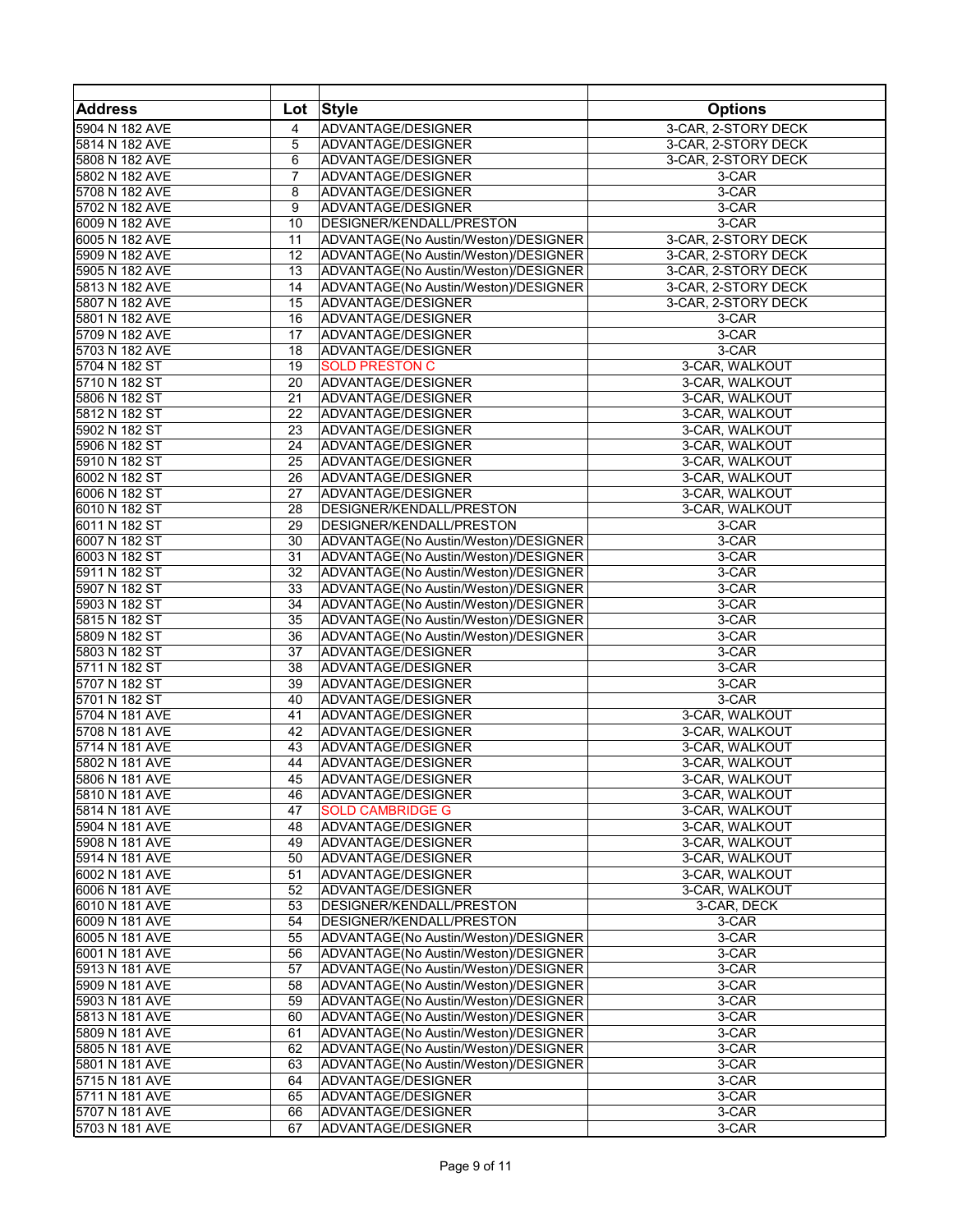| <b>Address</b>        | Lot            | <b>Style</b>                         | <b>Options</b>                                 |
|-----------------------|----------------|--------------------------------------|------------------------------------------------|
| 5702 N 181 ST         | 68             | Not Available                        | 3-CAR, WALKOUT                                 |
| 57006N 181 ST         | 69             | Not Available                        | 3-CAR, WALKOUT                                 |
| 5710 N 181 ST         | 70             | Not Available                        | 3-CAR, WALKOUT                                 |
| 5716 N 181 ST         | 71             | Not Available                        | 3-CAR, WALKOUT                                 |
| 5804 N 181 ST         | 72             | ADVANTAGE/DESIGNER                   | 3-CAR, WALKOUT                                 |
| 5808 N 181 ST         | 73             | ADVANTAGE/DESIGNER                   | 3-CAR, WALKOUT                                 |
| 5816 N 181 ST         | 74             | ADVANTAGE/DESIGNER                   |                                                |
|                       |                |                                      | 3-CAR, WALKOUT                                 |
| 5820 N 181 ST         | 75             | ADVANTAGE/DESIGNER                   | 3-CAR, WALKOUT                                 |
| 5902 N 181 ST         | 76             | <b>SOLD DANVILLE C</b>               | 3-CAR, WALKOUT                                 |
| 5906 N 181 ST         | 77             | ADVANTAGE(No Austin/Weston)/DESIGNER | 3-CAR, DECK                                    |
| 5910 N 181 ST         | 78             | ADVANTAGE(No Austin/Weston)/DESIGNER | 3-CAR                                          |
| 5916 N 181 ST         | 79             | ADVANTAGE(No Austin/Weston)/DESIGNER | 3-CAR                                          |
| 6002 N 181 ST         | 80             | ADVANTAGE/DESIGNER                   | 3-CAR                                          |
| 6008 N 181 ST         | 81             | ADVANTAGE/DESIGNER                   | 3-CAR                                          |
| 6014 N 181 ST         | 82             | ADVANTAGE/DESIGNER                   | 3-CAR                                          |
| 6020 N 181 ST         | 83             | DESIGNER/KENDALL/PRESTON             | 3-CAR                                          |
| 6015 N 181 ST         | 84             | ADVANTAGE2-CAR/DESIGNER 2-CAR        | Incl sprinkler N/C, Landscape Esmt, Fence Reqs |
| 6011 N 181 ST         | 85             | ADVANTAGE2-CAR/DESIGNER 2-CAR        | Incl sprinkler N/C, Landscape Esmt, Fence Regs |
| 6007 N 181 ST         | 86             | ADVANTAGE2-CAR/DESIGNER 2-CAR        | Incl sprinkler N/C, Landscape Esmt, Fence Reqs |
| 6003 N 181 ST         | 87             | ADVANTAGE2-CAR/DESIGNER 2-CAR        | Incl sprinkler N/C, Landscape Esmt, Fence Reqs |
| 5915 N 181 ST         | 88             | ADVANTAGE2-CAR/DESIGNER 2-CAR        | Incl sprinkler N/C, Landscape Esmt, Fence Regs |
| 5911 N 181 ST         | 89             | ADVANTAGE2-CAR/DESIGNER 2-CAR        | Incl sprinkler N/C, Landscape Esmt, Fence Reqs |
| 5907 N 181 ST         | 90             | ADVANTAGE2-CAR/DESIGNER 2-CAR        | Incl sprinkler N/C, Landscape Esmt, Fence Reqs |
| 5905 N 181 ST         | 91             | ADVANTAGE2-CAR/DESIGNER 2-CAR        | Incl sprinkler N/C, Landscape Esmt, Fence Reqs |
| 5901 N 181 ST         | 92             | ADVANTAGE2-CAR/DESIGNER 2-CAR        | Incl sprinkler N/C, Landscape Esmt, Fence Reqs |
|                       |                |                                      |                                                |
| 5819 N 181 ST         | 93             | ADVANTAGE2-CAR/DESIGNER 2-CAR        | Incl sprinkler N/C, Landscape Esmt, Fence Regs |
| 5815 N 181 ST         | 94             | ADVANTAGE2-CAR/DESIGNER 2-CAR        | Incl sprinkler N/C, Landscape Esmt, Fence Reqs |
| 5811 N 181 ST         | 95             | ADVANTAGE2-CAR/DESIGNER 2-CAR        | Incl sprinkler N/C, Landscape Esmt, Fence Reqs |
| 5807 N 181 ST         | 96             | ADVANTAGE2-CAR/DESIGNER 2-CAR        | Incl sprinkler N/C, Landscape Esmt, Fence Reqs |
| 5803 N 181 ST         | 97             | ADVANTAGE2-CAR/DESIGNER 2-CAR        | Incl sprinkler N/C, Landscape Esmt, Fence Reqs |
| 5717 N 181 ST         | 98             | ADVANTAGE2-CAR/DESIGNER 2-CAR        | Incl sprinkler N/C, Landscape Esmt, Fence Reqs |
| 5713 N 181 ST         | 99             | Not Available                        | Incl sprinkler N/C, Landscape Esmt, Fence Reqs |
| 5709 N 181 ST         | 100            | Not Available                        | 2-CAR                                          |
| 5705 N 181 ST         | 101            | Not Available                        | 2-CAR                                          |
| 5701 N 181 ST         | 102            | Not Available                        | $2-CAR$                                        |
| <b>Woodbrook West</b> |                |                                      |                                                |
| 18506 KANSAS AVE      | 1              | DESIGNER/KENDALL/PRESTON             | $3-CAR$                                        |
| 18502 KANSAS AVE      | $\overline{2}$ | DESIGNER/KENDALL/PRESTON             | 3-CAR                                          |
| 18414 KANSAS AVE      | 3              | DESIGNER/KENDALL/PRESTON             | 3-CAR                                          |
| 18410 KANSAS AVE      | 4              | DESIGNER/KENDALL/PRESTON             | 3-CAR                                          |
| 18406 KANSAS AVE      | 5              | DESIGNER/KENDALL/PRESTON             | 3-CAR                                          |
| 18402 KANSAS AVE      | 6              | DESIGNER/KENDALL/PRESTON             | 3-CAR                                          |
| 18366 KANSAS AVE      | 7              | DESIGNER/KENDALL/PRESTON             | 3-CAR                                          |
| 18362 KANSAS AVE      | 8              | DESIGNER/KENDALL/PRESTON             | 3-CAR                                          |
| 18354 KANSAS AVE      | 9              | DESIGNER/KENDALL/PRESTON             | 3-CAR                                          |
|                       | 10             |                                      | 3-CAR                                          |
| 18350 KANSAS AVE      |                | DESIGNER/KENDALL/PRESTON             |                                                |
| 18318 KANSAS AVE      | 11             | DESIGNER/KENDALL/PRESTON             | 3-CAR                                          |
| 18314 KANSAS AVE      | 12             | DESIGNER/KENDALL/PRESTON             | 3-CAR                                          |
| 18310 KANSAS AVE      | 13             | DESIGNER/KENDALL/PRESTON             | 3-CAR                                          |
| 18306 KANSAS AVE      | 14             | DESIGNER/KENDALL/PRESTON             | 3-CAR                                          |
| 18302 KANSAS AVE      | 15             | DESIGNER/KENDALL/PRESTON             | 3-CAR                                          |
| 6017 N 183 ST         | 16             | DESIGNER/KENDALL/PRESTON             | 3-CAR, WALKOUT                                 |
| 6011 N 183 ST         | 17             | ADVANTAGE(No Austin/Weston)/DESIGNER | 3-CAR, WALKOUT                                 |
| 6005 N 183 ST         | 18             | ADVANTAGE(No Austin/Weston)/DESIGNER | 3-CAR. WALKOUT                                 |
| 5909 N 183 ST         | 19             | ADVANTAGE(No Austin/Weston)/DESIGNER | 3-CAR, WALKOUT                                 |
| 5903 N 183 ST         | 20             | ADVANTAGE(No Austin/Weston)/DESIGNER | 3-CAR, WALKOUT                                 |
| 5811 N 183 ST         | 21             | ADVANTAGE(No Austin/Weston)/DESIGNER | 3-CAR, DECK                                    |
| 5805 N 183 ST         | 22             | ADVANTAGE(No Austin/Weston)/DESIGNER | 3-CAR, DECK                                    |
| 5707 N 183 ST         | 23             | ADVANTAGE(No Austin/Weston)/DESIGNER | 3-CAR, DECK                                    |
| 5701 N 183 ST         | 24             | ADVANTAGE(No Austin/Weston)/DESIGNER | 3-CAR, DECK                                    |
| 6016 N 183 ST         | 25             | <b>SOLD KENDALL C</b>                | 3-CAR                                          |
| 6010 N 183 ST         | 26             | ADVANTAGE/DESIGNER                   | 3-CAR, 2-STORY DECK                            |
| 6004 N 183 ST         | 27             | ADVANTAGE/DESIGNER                   | 3-CAR, 2-STORY DECK                            |
| 5908 N 183 ST         | 28             | ADVANTAGE/DESIGNER                   | 3-CAR, 2-STORY DECK                            |
|                       |                |                                      |                                                |